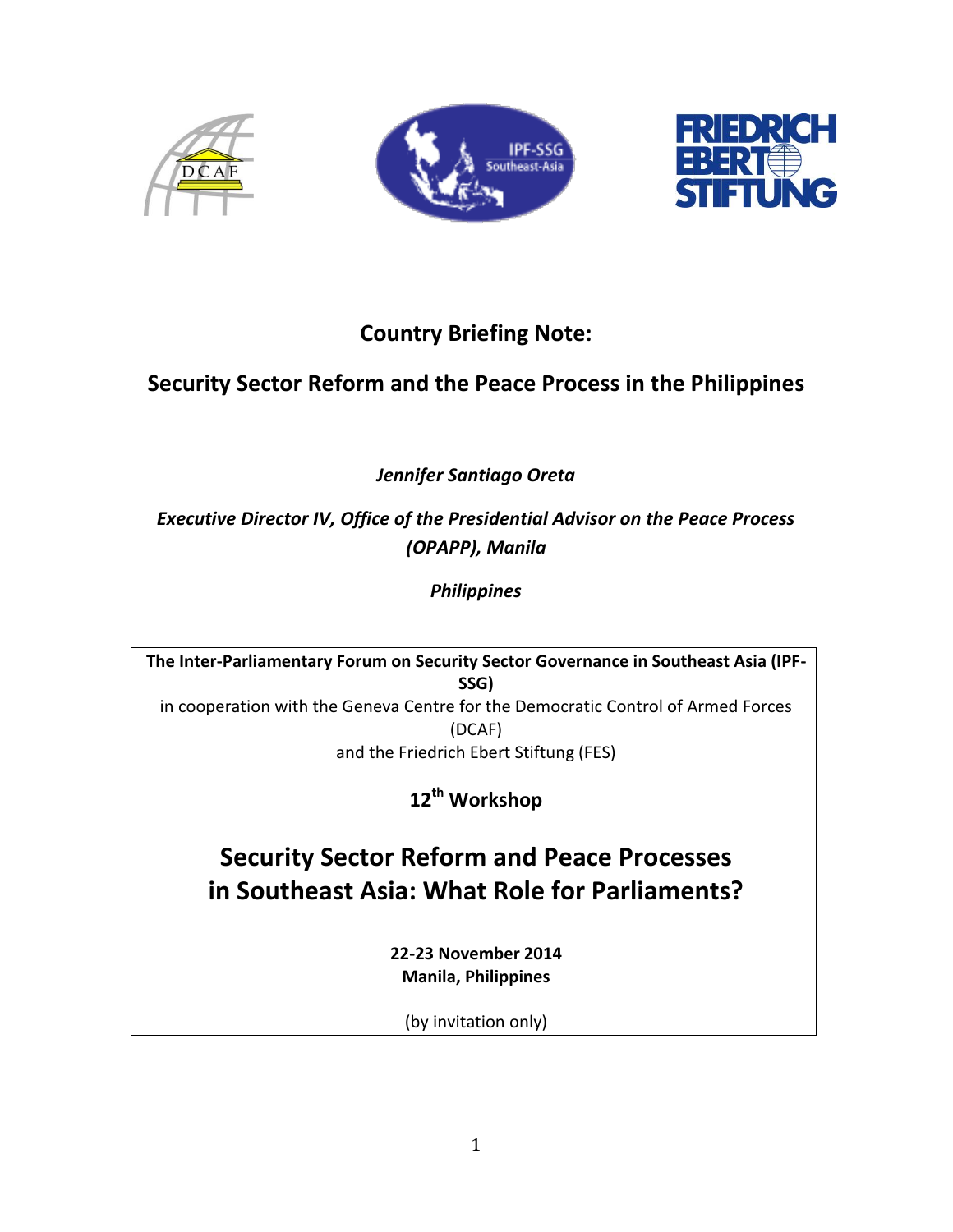#### **Introduction**

The aim of this paper is to explore Security Sector Reform (SSR) and the peace process in the Philippines in order to gain a better understanding of the current internal security environment in the country. First, the paper provides an overview of the peace process and then it discusses SSR efforts and the transformation of security sector. The third section covers both the peace process and SSR by evaluating the relationship between the two processes. The following section points out several challenges related to the peace process and SSR in the Philippines, and the paper concludes with some final words on the importance of formulating a National Security Strategy (NSS).

#### **The Peace Process**

The Philippine Development Plan (PDP), during the mid-term of the Aquino administration (2013), stated that:

"(t)he challenge for the government is to sustain the gains in the peace process and in the security reforms in order to attain an end to armed conflict by the end of the term of this administration. This will be done through a determined and deliberate strategy of negotiated political settlement, accompanied by a complementary track that aims to mitigate the impact of armed conflict and address the basic issues that sustain armed hostilities." (Philippine Development Plan, Chap. 9, 2013)

Indeed, among the major commitments of the Aquino administration is the pursuit of peace, especially in Mindanao. To do this, the employed twin-strategy consists of (a) forging a negotiated political settlement with armed groups through peace talks or "Track 1", and (b) the convergence of good governance mechanisms and services, alongside a private-public partnership in conflict-affected areas. Utilizing this two-prong strategy aims to bring all armed conflict to a permanent and peaceful closure.

Currently, the peace negotiations of the Philippine Government with different armed threat groups are at varying levels of completion. There are active peace tables with the Moro Islamic Liberation Front (MILF), which resulted in the signing of the Comprehensive Agreement on the Bangsamoro (CAB) in March 2014, and with the Communist Party of the Philippines-New People's Army-National Democratic Front (CPP-NPA-NDF), which has been stalled since 2011.

Two agreements are in the implementation of peace agreement commitments phase: the Final Peace Agreement with the Moro National Liberation Front (MNLF) was signed in 1996 and the process is in the stage of completing the commitments; and a peace agreement was signed with the Cordillera People's Liberation Army (CPLA) in 1986,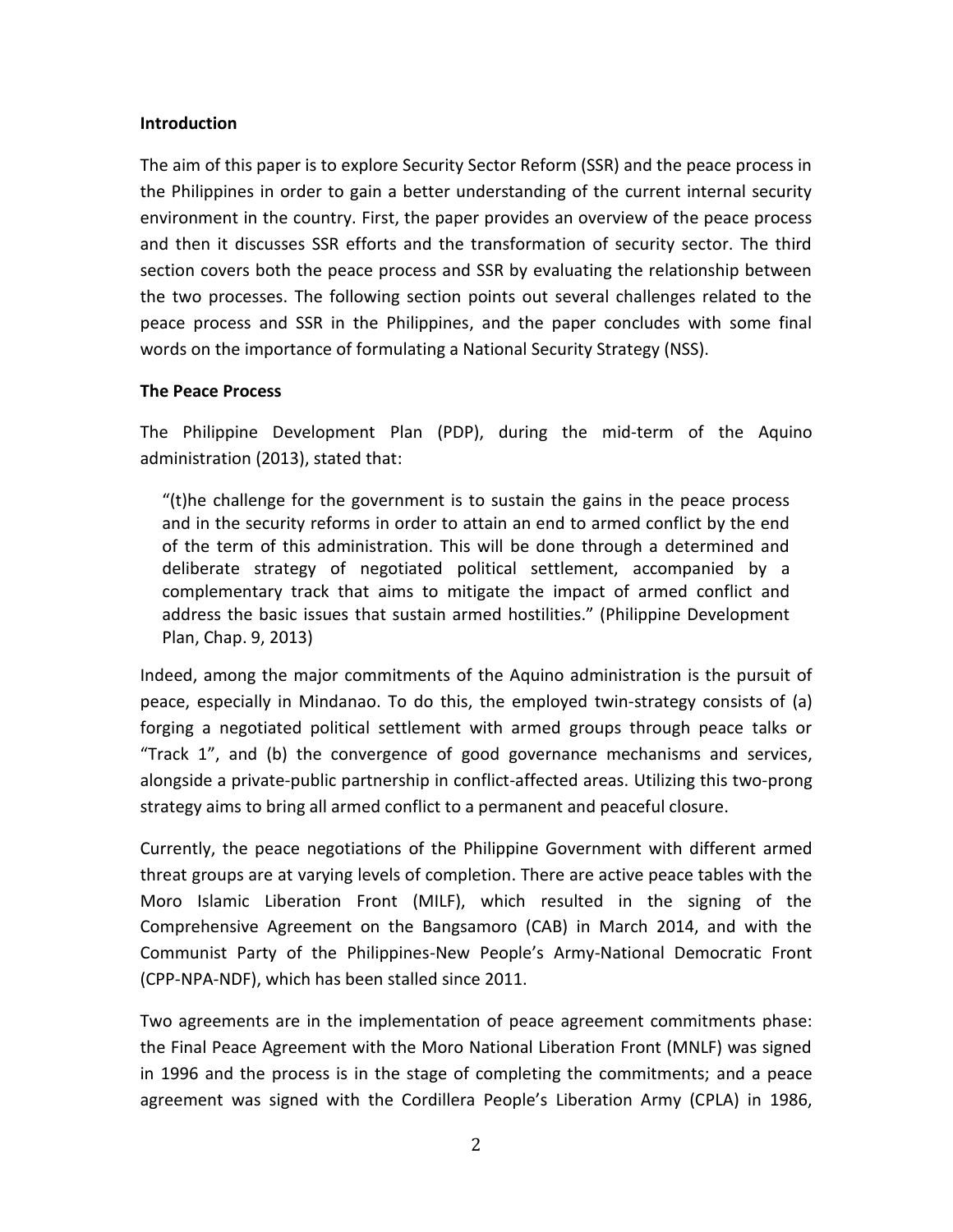which led to the signature of the closure agreement in 2011, and the process is in the stage of completing the commitments.

Lastly, the peace agreement with the Revolutionary Proletariat Army-Alex Boncayao Brigade (RPM/P-RPA-ABB) was signed in 2011 and is in the process of finalizing a "closure agreement".

Immediately upon assumption to office, the Aquino administration re-opened the peace tables that were stalled during the previous administration: talks between the Government of the Philippines (GPH) and the MILF (or the GPH-MILF) and the talks between the Government of the Philippines and the National Democratic Front (GPH-NDF). The peace process with the MILF is steadily moving forward, with the signing of the Comprehensive Agreement on the Bangsamoro (CAB) in March 2014, and is now in the process of having the agreement translated and passed into law by the parliament in early 2015. The peace process with the CPP-NPA-NDF that opened in February 2011, however, stalled in the third quarter of 2011 due to demands by the NDF to the GPH to release their alleged consultants who are currently serving sentences in jail.<sup>1</sup> A "special track" was explored in late 2012 to early 2013, hoping to engage the top leadership of the NDF panel in a continuing dialogue to ferret out development and governance concerns. The process also failed to achieve an inroad that would move the peace process forward. The table, thus, continues to be at an impasse; meanwhile, armed violence on the ground, especially in areas affected by the presence of the NPA, continues.

The Government also reviewed the remaining commitments of the Philippine government under the 1986 agreement with the CPLA and forged a "completion" agreement with the group in 2011. It is also in the process of doing the same review and accounting remaining commitments with the RPM/P-RPA-ABB, with whom a peace agreement was signed in 2001.

The convergence of governance mechanisms, also referred to as the *complementary track,* is meant to jumpstart development in conflict-affected areas. This is done through a convergence of government services and private sector initiatives for conflict-affected areas, particularly the most vulnerable sectors in communities.

 $\overline{a}$ 

 $1$  Disagreement arose due to the failure of verification since the sealed envelopes that supposedly contain the list of consultants did NOT contain actual/ hard copy of list of names, photos, and aliases of consultants, but only diskettes allegedly containing the names, aliases and photos. The diskettes was encrypted and could not be decrypted by the NDF, hence, there was no means to verify if indeed the prisoners that the NDF alleged to be their consultants are indeed in the original list.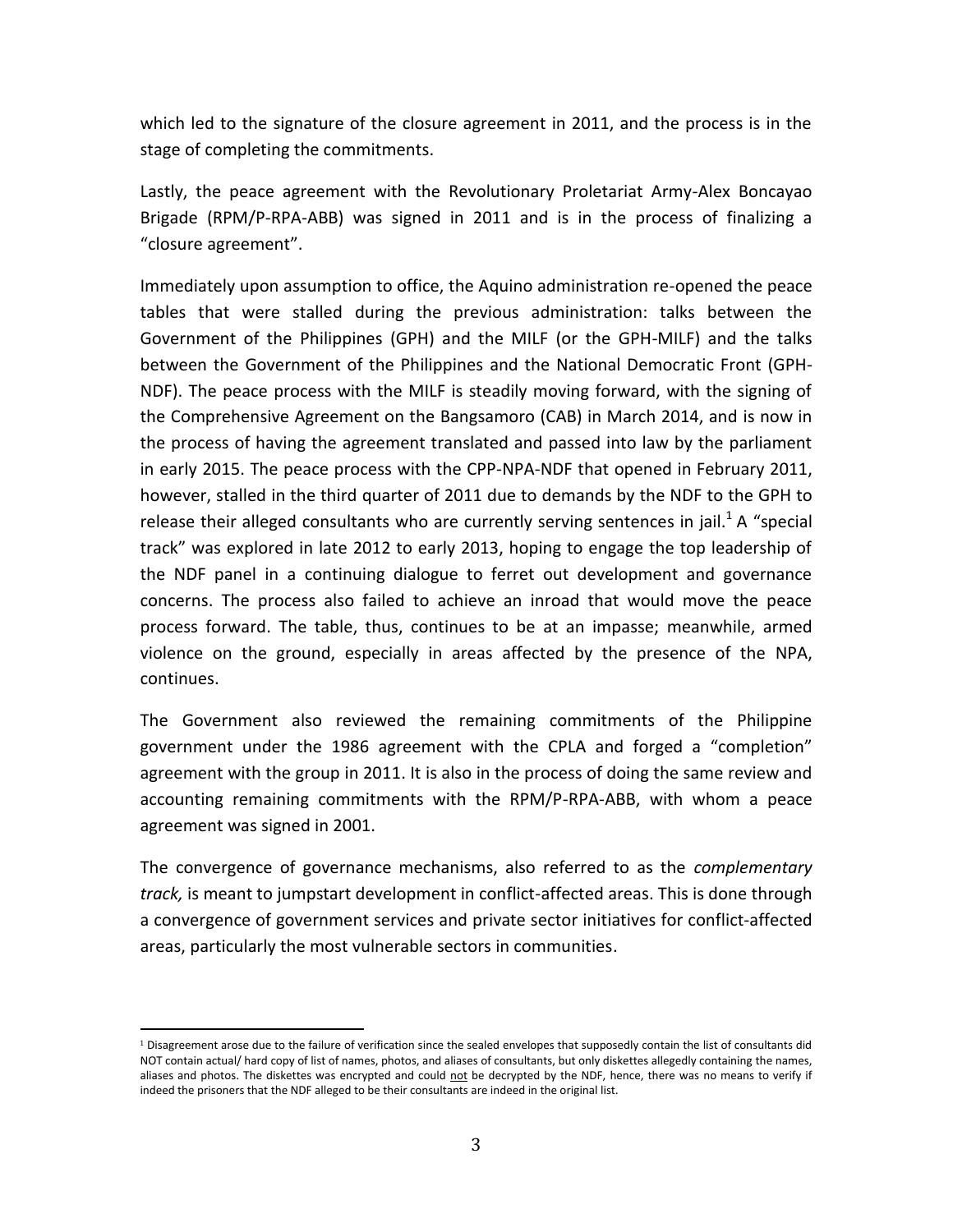Currently, the peace tables are moving towards the post-agreement phase – in international parlance, the DDR (disarmament, demobilization, and reintegration) stage. The goals of the post-agreement and closure process are two-pronged: on the one hand, it hopes to contribute to the community's security stability and its resilience to violence; on the other, it also hopes to improve the quality of life of the former rebels, including their dependents and their respective host communities. In particular terms, the different tables are in different stages of any or all of the mutually reinforcing processes:

- Arms Control and Management: Removing/ managing the arms of former rebels, as well as controlling and managing the proliferation of firearms in communities.
- Force Management and Demobilization: Dismantling the military-like chain of command of liberation armies and helping transform the armed organizations into civilian groups – whether as civil society or political parties. This process also attempts to facilitate the "re-civilianization" of former rebels.
- Rebuilding and Rehabilitation: Facilitating interventions that aim to rebuild individual lives, as well as rebuilding relationships with communities. It also aims to rehabilitate communities affected by armed conflict, alongside the rehabilitation of the lives of former rebels and their families.

### **Security Sector Reform and Transformation**

The reform initiatives in the security sector, particularly in the Armed Forces of the Philippines (AFP), are contained in two main documents: the Internal Peace and Security Plan (IPSP-Bayanihan), and the AFP-Transformation Roadmap (ATR). Both documents bring together the reform agendas of the review study commissions of 1989 and 2003. Note that, in almost all of the review processes, civilian involvement is pronounced. The SSR agenda and process, hence, have a strong civilian perspective.

The IPSP and the ATR are attempts to create new perspectives, processes, mechanisms, and rules towards a more cohesive, unified, and professional military that adhere to human rights, civilian supremacy, and democratic control. The SSR and transformation agenda is a clear paradigm shift for the institution. Shifting the paradigm is a bold step for the institution that has been used to address and view internal insurgent groups as threats to state authority and survival. With the new IPSP-Bayanihan and ATR, the military goes into a major change, moving away from simply protecting the survival of the state but to also protecting the survival of the people. The doctrines, equipment, rewards and promotion scheme, the military justice system, and even the core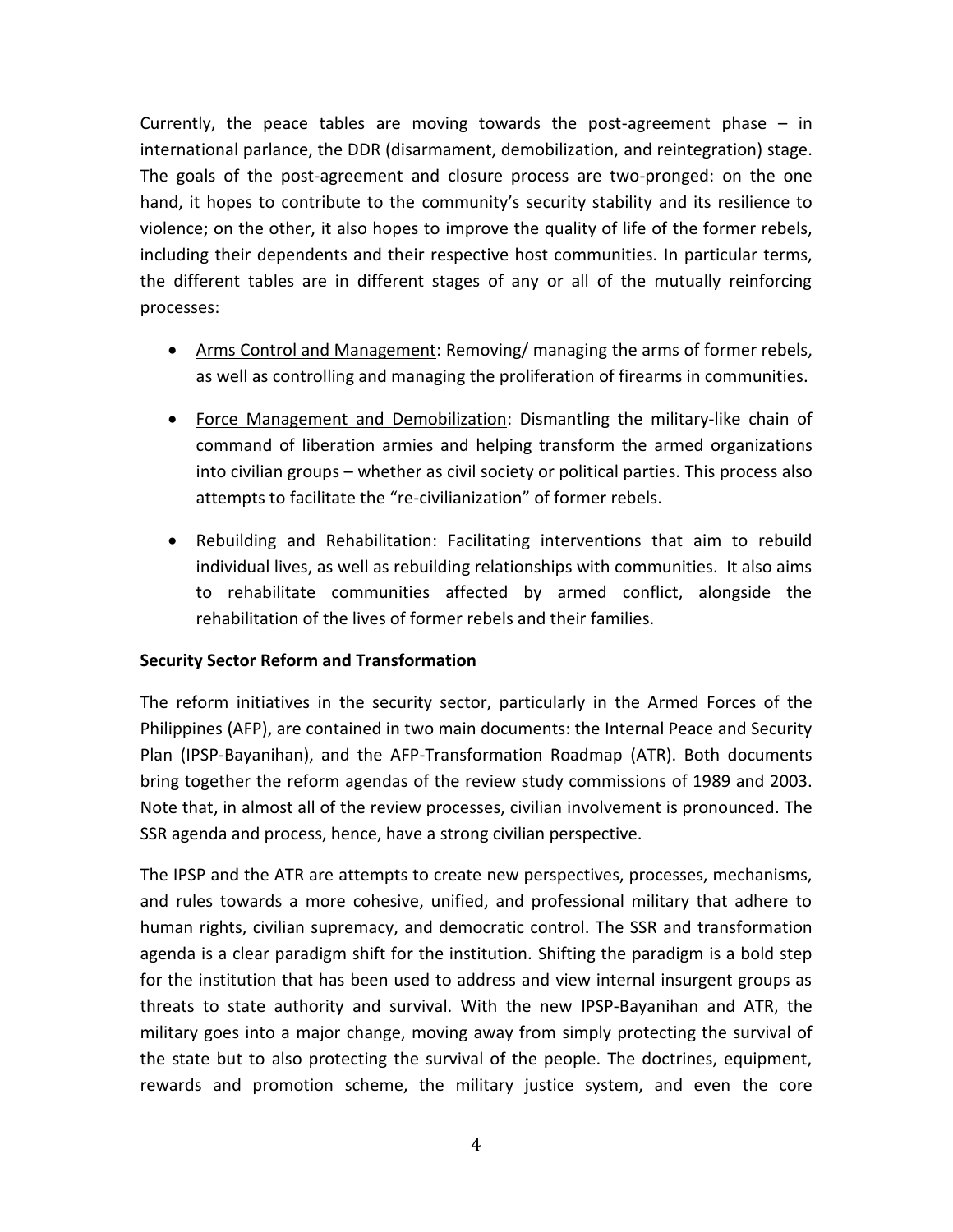competencies of soldiery will be affected by the new plan. The challenge for the institution, thus, is how to move in this direction as seamlessly as possible.

The outcome of the SSR and transformation process is to achieve a progressive transformation of the defense establishment in order to be capable in accomplishing the defense missions and to be fit and ready for the future

It is premised on the strong belief that the Aquino government will finally forge peace agreements with armed insurgent and ideological groups. The IPSP also indirectly forces the local and national government units to take care of local peace and security matters in their respective communities rather than always relying on the AFP when it comes to internal security.

#### **Convergence of Security Sector Reform and the Peace Process**

It is especially in the interest of the military to end internal armed threats. For as long as there are internal security threats, the military will always be drawn into the conflict, not by choice, but by the dictates of political leaders. In other words, the success of SSR rests on a successful peace process.

The peace process also requires reform of the security sector to help create a positive condition for the peace process to move forward. Professional and rights-promoting security forces create confidence among the rebel groups to continue negotiating with the government.

Clearly, there is a symbiotic and mutually reinforcing relationship between the peace process and the SSR agenda. Concretely, SSR aims to:

- 1. Ensure that internal stability is promoted and sustained; and
- 2. Enhance resilience of communities and disaster risks reduced.

On the other hand, the Peace Process aims to:

- 1. Have a negotiated political settlement with armed groups; and
- 2. Ensure that communities affected by conflict benefit from "peace dividends" (i.e. inclusive development for all).

Together, the peace process, SSR and transformation can address the two domains of peace and security: (a) the physical security, addressing the internal and external armed threats to the state; and (b) the human security, addressing the human survival needs, development needs, and sustainable development requirements of the people.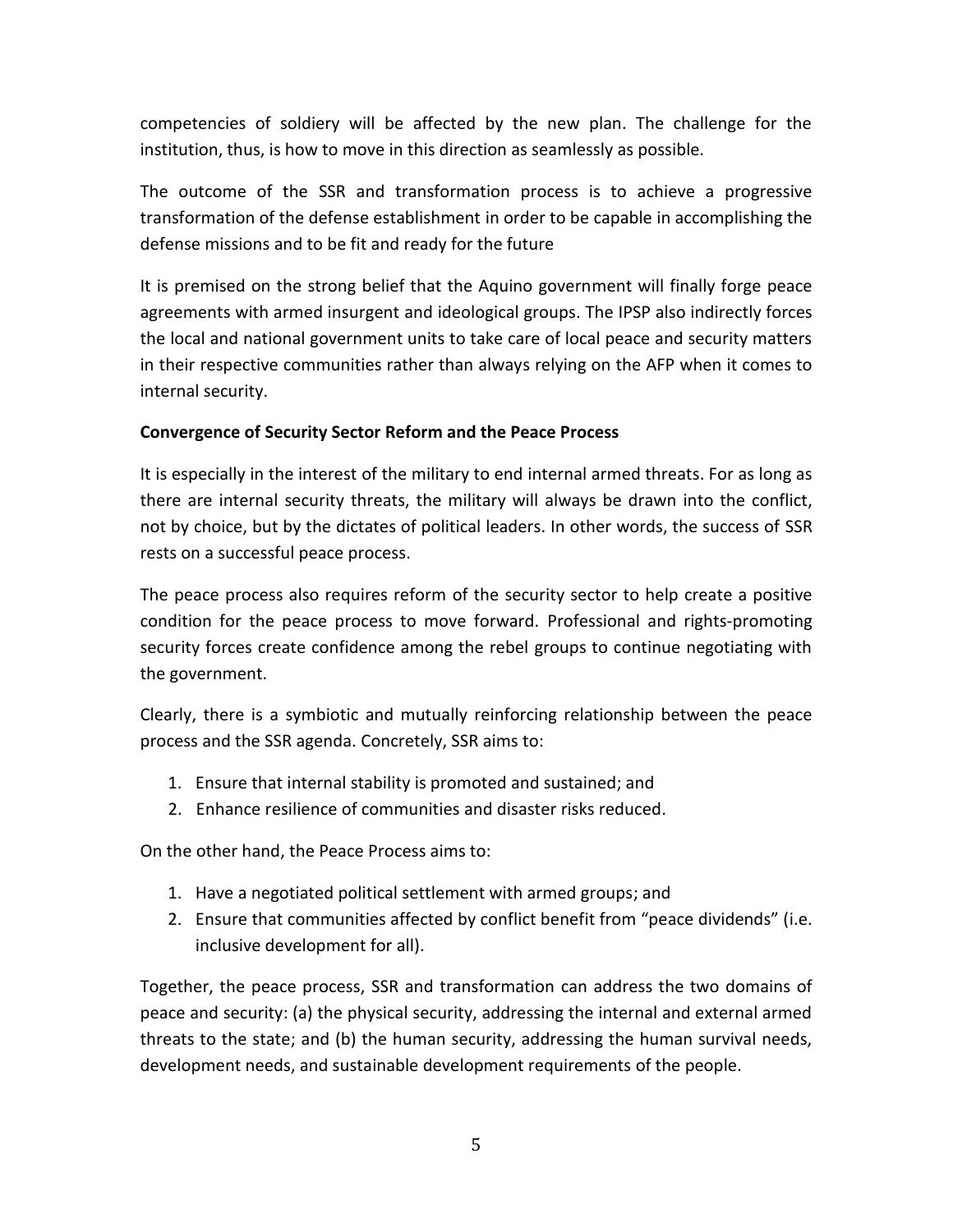## **Current Challenges**

Saying that the twin processes of peace and security are difficult is stating the obvious. Basically, the major question that needs to be asked is: *How long, how far and how comprehensive should the processes be?* 

There are three institutional concerns with the two processes: money involved in the program (can the local economy support and sustain the processes?); commitment of political leaders (how long and how deep will the leaders' commitment to the process be – both government leaders and rebel group leaders?); and acceptance of "externalto-process-communities" (will communities who are no party to the process, and, hence, will not directly benefit from the windfall of peace dividends, be warm to the process?). The last point is especially a concern given that the majority of people also need the same support provided to former rebels. The major challenge is how to clarify to the larger population that the peace dividends are not 'rewarding' the rebels but are 'investing' in peace.

Second, there are concerns regarding combatants and affected communities. Combatants would want to enter the DDR post-agreement program if the condition in the community has improved. For instance, relinquishing firearms can happen if the security situation has improved and when there is no threat to their lives. Demobilization of forces will happen if combatants see and feel that services are flowing and that structural changes are happening (hence, less reliance on liberation front leadership). Yet, the paradox is that improvement in community conditions will not happen or will be slow to happen if armed combatants will not undergo demobilization.

For example, investors shy away from conflict-affected communities; the impact of state-sponsored reforms is not immediately felt; and support for state-investment in conflict-affected areas is harder to justify if the majority sees no change in the security condition.

### **Conclusion**

Some fundamental and philosophical questions remain:

- Can the political settlement ensure that the communities will actually enjoy peace? Will the process finally address and end the decades-long armed conflict?
- What is the government's over-all strategic plan in handling and managing internal and external conflicts?
- How does the involvement of the military in internal strife impact its capability to handle external threats?